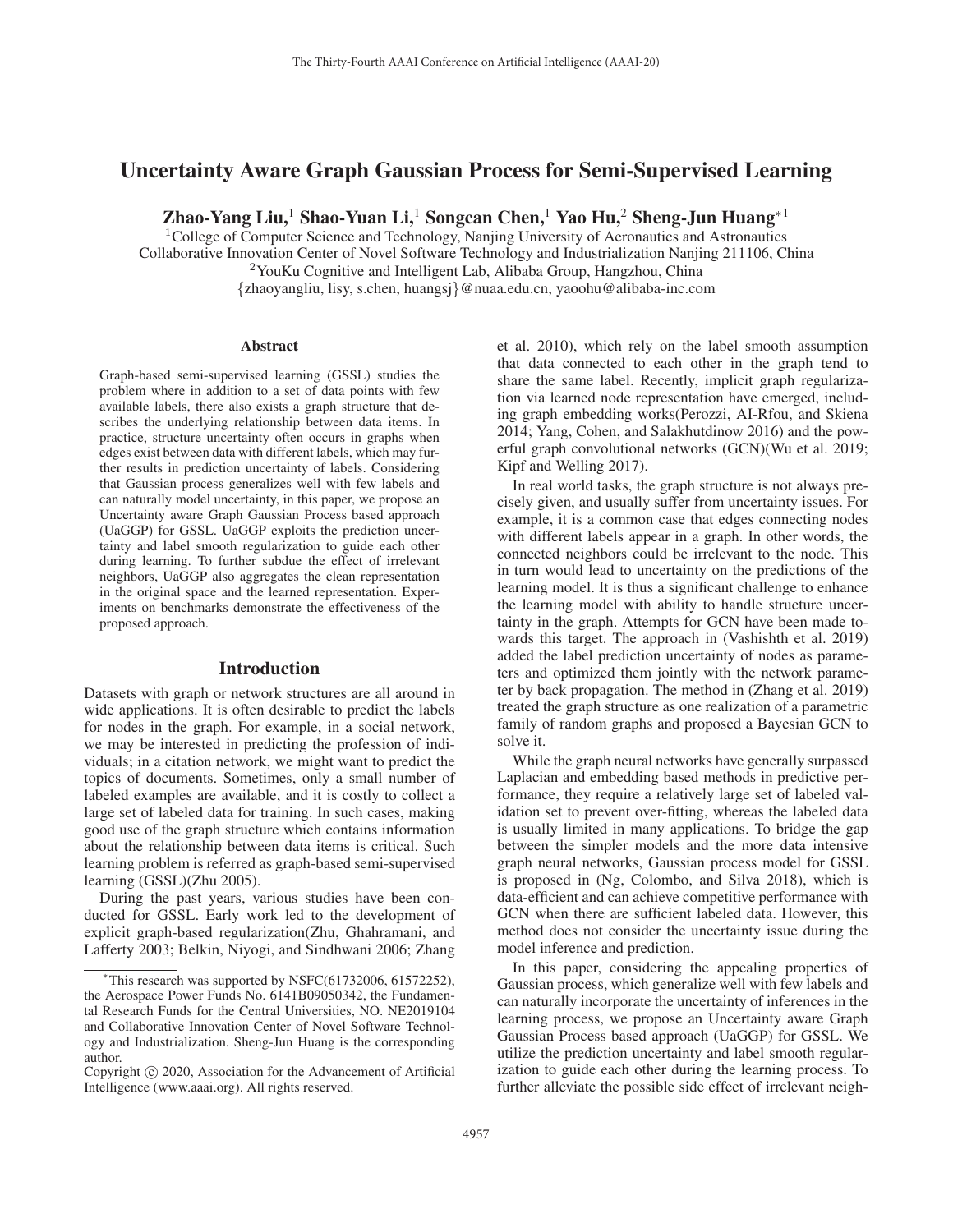borhoods on the learned node representation, we also propose to aggregate the clean data representation in the original input space and the learned representation. We examine the resilience of the proposed approach on three graph structured benchmark datasets.

# Related Work

Researchers have developed various of technologies for graph-based semi-supervised learning during the past decades. Laplacian regularization and graph embedding are two important ways. And recently, methods based on neural networks become more popular.

In graph-based semi-supervised learning, the graph Laplacian regualrization is employed (Zhu, Ghahramani, and Lafferty 2003; Belkin, Niyogi, and Sindhwani 2006; Weston, Ratle, and Collobert 2008) by combining with different types of loss functions. For example, in (Zhu, Ghahramani, and Lafferty 2003), the authors defined a Gaussian Random Field (GRF) on the graph, and optimized the soft labels of unlabeled points by minimizing the quadratic energy function. The manifold regularization (Belkin, Niyogi, and Sindhwani 2006) has a similar idea for learning from labeled and unlabeled examples by taking the adjacent relations as the data geometry. Besides, some research works (Gadde and Ortega 2015; Chen and Wei 2018) in graph signal processing often consider the target on graph as a signal vector to recover (Gadde, Anis, and Ortega 2014; Chen et al. 2015). If it is assumed that the signal vector elements obey a multivariate Gaussian prior distribution, the reconstruction of the signal is equal to the MAP inference.

In order to seek more effective feature representation with lower dimensions, various methods are proposed based on graph embedding(Cai, Zheng, and Chang 2018). DeepWalk (Perozzi, AI-Rfou, and Skiena 2014) learns a representation which encodes structural regularities by using local information from truncated random walks. The advantage of DeepWalk is that, the learned representations are independent of models, which thus can be used in any classification method. The method in (Yang, Cohen, and Salakhutdinow 2016) combines embedding learning with graph-based semi-supervised learning, which utilizes the learned embedding and input feature together to predict both the class label and graph context.

In recent years, GNN (Zhang, Cui, and Zhu 2018; Zhou et al. 2019) has been attracting more and more attentions. GCN methods (Kipf and Welling 2017; Defferrard, Bresson, and Vandergheynst 2016) deal with GSSL in the view of deep learning via the spectral theory and achieve amazing results compared with traditional spectral approaches. However, GCN can not provide the confidence score for the predictions. It is desirable to know how much to trust the model output on many occasions. (Vashishth et al. 2019) tries to provide prediction distribution for each unlabeled node by setting the pseudo label mean score and variance as model parameters, which are optimized by back propagation. Whereas in our work based on GP, confidence scores are inferred naturally, and thus the label smooth constraint can be incorporated into the learning objective of the Graph Gaussian Processes.

# Background

In this section, we briefly introduce the necessary background basis for Gaussian Process learning and the notations used in the paper.

# Gaussian Processes

In 2006, Rasmussen and Williams (2006) presented a comprehensive tutorial on Guassian Processes (GPs) and their natural applications in machine learning. Formally a GP is defined as a collection of random variables, of which any finite subsets have joint Gaussian distributions. Thus a GP can be fully specified by its mean function  $m(x)$  and covariance function  $k(x, x')$ :

$$
f(x) \sim \mathcal{GP}(m(x), k(x, x')). \tag{1}
$$

Defined over functions, GPs are natural generalizations of Gaussian distribution over vectors. Used as priors over real-valued functions  $f(x)$ , GPs provide rich nonparametric models for the machine learning field. The prior is updated in light of the training examples to get the posterior, which is then used to make predictions for unseen test data.

Given a dataset of input  $\mathbf{X} = \{x_i\}_{i=1}^n$  and their corre-<br>onding labels  $\mathbf{v} = \{y_i\}_{i=1}^n$ . GPs define a prior over the sponding labels  $\mathbf{y} = \{y_i\}_{i=1}^n$ , GPs define a prior over the latent function value at the input examples. latent function value at the input examples:

$$
p(f(x_i)) = \mathcal{N}(f(x_i)|m(x_i), k(x_i, x_i)).
$$
 (2)

The observed label  $y_i$  is connected to the function value via the conditional likelihood function:

$$
y_i|f(x_i) \sim p(y_i|f(x_i)).\tag{3}
$$

Therefore, the joint distribution of data and latent function becomes:

$$
p(\mathbf{y}, \mathbf{f}) = \prod_{i=1}^{n} p(y_i|f(x_i))p(f(x_i))
$$
\n
$$
= \prod_{i=1}^{n} p(y_i|f(x_i))\mathcal{N}(\mathbf{f}|\mathbf{m}_n, \mathbf{K}_{nn})
$$
\n(4)

Here  $\mathbf{m}_n$  denotes the mean vector on **X**,  $\mathbf{K}_{nn}$  denotes the covariance matrix over all data pairs. In this paper, we concern classification tasks. For binary classification, the conditional likelihood is implemented as

$$
p(y_i|f(x_i)) = \mathcal{B}(y_i|\pi(f_i)) = \pi(f_i)^{y_i}(1-\pi(f_i))^{1-y_i}.
$$
 (5)

Here  $\pi(x) = \int_{-\infty}^{x} \mathcal{N}(a|0, 1) da$  is the cumulative probability density function of the normal distribution. For the multi-class problems,  $p(y_i|f(x_i))$  is implemented by the robust-max likelihood(Wu, Lin, and Weng 2004). The learning interest in GPs is to infer the posterior  $p(y|f)$  and the model parameters through maximizing the marginal likelihood  $p(\mathbf{y})$ .

## Scalable GPs Learning

While GPs can be conveniently used to specify flexible learning functions, the inference for parameters and posterior is not easy. First, for cases where the likelihood  $p(\mathbf{y})$  is non-Gaussian, e.g., in classification problems, the marginal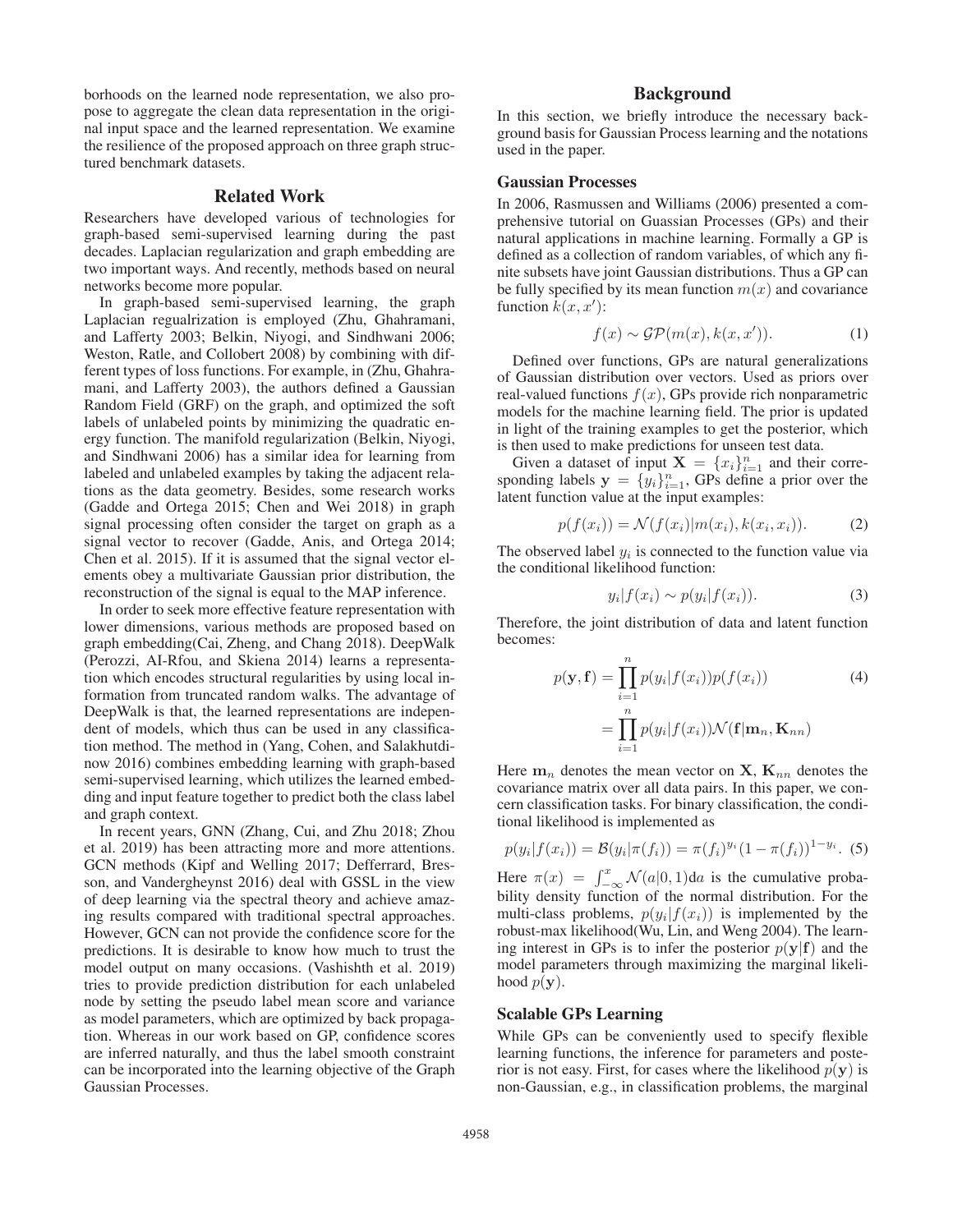likelihood  $p(y)$  and the posterior  $p(f|y)$  must be approximated. Second, the computation for inference often has a complexity of  $\mathcal{O}(N^3)$  (see (Rasmussen and Williams 2006) for details), which limited their application to large data.

Recently, scalable inference algorithms are proposed(Snelson and Ghahramani 2005; Titsias 2009; Hensman, Matthews, and Ghahramani 2015). As we concern classification tasks in this paper, we review the KLSp approach proposed by(Hensman, Matthews, and Ghahramani 2015), which empirically outperformed state-of-the art methods and can be optimized using SGD, making the GP classification applicable to big data.

Objective function derivation The KLSp method is derived using variational approximation. As in (Snelson and Ghahramani 2005), a set of t inducing points  $Z =$  $[z_t, ..., z_t]$ <sup> $\perp$ </sup> are introduced. Their latent function values are represented as  $\mathbf{u} = [f(z_1),..., f(z_t)]$ . Assuming the mean function value  $m(x)$  is zero, the conditional GP of f over **u** can be derived as

$$
p(\mathbf{f}|\mathbf{u}) = \mathcal{N}(\mathbf{K}_{nt}\mathbf{K}_{tt}^{-1}\mathbf{u}, \mathbf{K}_{nn} - \mathbf{Q}_{nn}),
$$
 (6)

where  $\mathbf{K}_{tt}$  is the covariance matrix at pairs of the inducing points  $Z$ ,  $K_{nt}$  is the covariance matrix across the  $X$  and  $Z$ ,  $\mathbf{Q}_{nn} = \mathbf{K}_{nt} \mathbf{K}_{tt}^{-1} \mathbf{K}_{nt}^T.$  Combing Eqs 3 and

Combing Eqs.3 and 6, the joint distribution of **y**,**f** and **u** takes the form  $p(\mathbf{y}, \mathbf{f}, \mathbf{u}) = p(\mathbf{y}|\mathbf{f})p(\mathbf{f}|\mathbf{u})p(\mathbf{u})$ . Following the standard derivation of variational inference, the Evidence Lower Bound(ELBO) for  $p(y)$  is obtained:

$$
\mathcal{L}_{LB} = \sum_{i=1}^{n} \mathbb{E}_{q(f(x_i))}[\log p(y_i|f(x_i))] - \text{KL}[q(\mathbf{u})||p(\mathbf{u})].
$$
\n(7)

Here  $q(\mathbf{f})$  is defined as  $q(\mathbf{f}) := \int p(\mathbf{f}|\mathbf{u})q(\mathbf{u})d\mathbf{u}$ .

**Training** With the prior of **u** defined as  $p(\mathbf{u}) = \mathcal{N}(\mathbf{0}, \mathbf{K}_{\text{tt}})$ and the posterior to be a multivariate Gaussian distribution  $q(\mathbf{u}) = \mathcal{N}(\mathbf{v}, \mathbf{S})$ , the inducing points **Z**, parameters **v**, **S** of the posterior distribution  $q(\mathbf{u})$ , and the covariance function parameters are optimized by maximizing the ELBO in Eq. 7 using gradient based optimization and SGD for large data.

Prediction Using the inferred variational Gaussian distribution  $q(\mathbf{u})$ , the latent function value are calculated as follows:

$$
p(\mathbf{f}_{*}|\mathbf{y}) = \int p(\mathbf{f}_{*}|\mathbf{f}, \mathbf{u})p(\mathbf{f}, \mathbf{u}|\mathbf{y})d\mathbf{f}d\mathbf{u}
$$

$$
\approx \int p(\mathbf{f}_{*}|\mathbf{f}, \mathbf{u})p(\mathbf{f}|\mathbf{u})q(\mathbf{u})d\mathbf{f}d\mathbf{u}
$$

$$
= \int p(\mathbf{f}_{*}|\mathbf{u})q(\mathbf{u})d\mathbf{u}.
$$
 (8)

The optimization of our UaGGP approach is implemented by adapting the process of KLSp.

# The UaGGP Approach

In the graph-based semi-supervised learning problem, in addition to a set of data points  $\mathbf{X} = \{x_i\}_{i=1}^n$  and the labels<br>for a subset of the data  $\mathbf{v}_i = \{y_i\}_{i=1}^n$  with  $y_i \in \{1, K\}$ for a subset of the data  $\mathbf{y}_L = \{y_i\}_{i=1}^{n_L}$  with  $y_i \in \{1, ..., K\}$ ,<br>a graph structure  $G = (\mathcal{V} \mathcal{E})$  is also available. A symmeta graph structure  $\mathcal{G} = (\mathcal{V}, \mathcal{E})$  is also available. A symmetric binary adjacency matrix  $A \in \{0,1\}^{n \times n}$  can be used to represent the relationship. The target is to predict the labels  $\mathbf{y}_U = \{y_i\}_{i=1+n_L}^n$  for the remaining unlabeled data.<br>To make use of the graph structure in GPs a Graph

To make use of the graph structure in GPs, a Graph Gaussian Process (GGP) model is proposed in (Ng, Colombo, and Silva 2018), which introduced another latent function  $h$ , whose GP prior is defined as the average of the values of  $f$  over the 1-hop neighborhood  $Ne$  given by the adjacent matrix A:

$$
g_i = \frac{f(x_i) + \sum_{k \in Ne(i)} f(x_k)}{1 + D_{i,i}}.
$$
 (9)

And the joint distribution is defined as

$$
p(\mathbf{Y}, \mathbf{g}|\mathbf{X}, A) = p(\mathbf{g}|\mathbf{X}, A) \prod_{i=1}^{n} p(y_i|g_i).
$$
 (10)

In this paper, we extend the work of (Ng, Colombo, and Silva 2018) by considering the graph structure uncertainty issue. In practice, inexact graph structure are common, i.e., edges may occur between data with different labels, which in turn would result in misleading neighbors and predictions. We propose the Uncertainty aware Graph Gaussian Process based approach (UaGGP), which improves GGP from two perspectives. First, considering that GP can naturally incorporate uncertainty, UaGGP utilizes the prediction uncertainty and label smooth regularization to guide each other during learning. Second, considering that the GGP can be interpreted as learning Laplacian matrix transformed feature representation, to alleviate the possible side effect of irrelevant neighborhoods on learned representation, UaGGP further aggregates the clean data representation in the original input space and the learned representation. We explain the two points in the following subsections.

## Regularization of Inference

From the definition of  $q$  Eq. 9, it can be seen that prior of  $q$ can be written as

$$
p(\mathbf{g}|\mathbf{X}, A) = \mathcal{N}(\mathbf{0}, P\mathbf{K}_{nn}P^{\top}),
$$
 (11)

where  $P = (I + D)^{-1}(I + A)$  is the random walk matrix. This means that implementing the GGP with the KLSp algorithm(Hensman, Matthews, and Ghahramani 2015) amounts to implementing a new covariance function, and the optimization process keeps the same.

Using the prediction function defined in Eq. 8, combined with the Gaussian form of  $p(\mathbf{g}_*|\mathbf{u})$  and  $q(\mathbf{u})$ , the posterior mean and posterior covariance of  $p(\mathbf{g}_*|\mathbf{y})$  can be got easily:

$$
\mu = \hat{\mathbf{K}}_{nt} \hat{\mathbf{K}}_{tt}^{-1} \mathbf{v},\tag{12}
$$

$$
\Sigma = \hat{\mathbf{K}}_{nn} + \hat{\mathbf{K}}_{nt}\hat{\mathbf{K}}_{tt}^{-1}(\mathbf{S} - \hat{\mathbf{K}}_{tt})(\hat{\mathbf{K}}_{nt}\hat{\mathbf{K}}_{tt}^{-1})^{\top},\qquad(13)
$$

where  $\mathbf{K} = P \mathbf{K}_{nn} P^{\dagger}$ .

The mean and covariance predictions  $\mu$ ,  $\Sigma$  for the data are utilized in this paper to conduct regularization. The idea is as follows. For an edge which lies between a pair of nodes  $v_i$  and  $v_j$ , the inferences of both nodes are supposed to be close, so we may define and minimize a distance  $d(v_i, v_j)$ between both inferred results. However, when the model is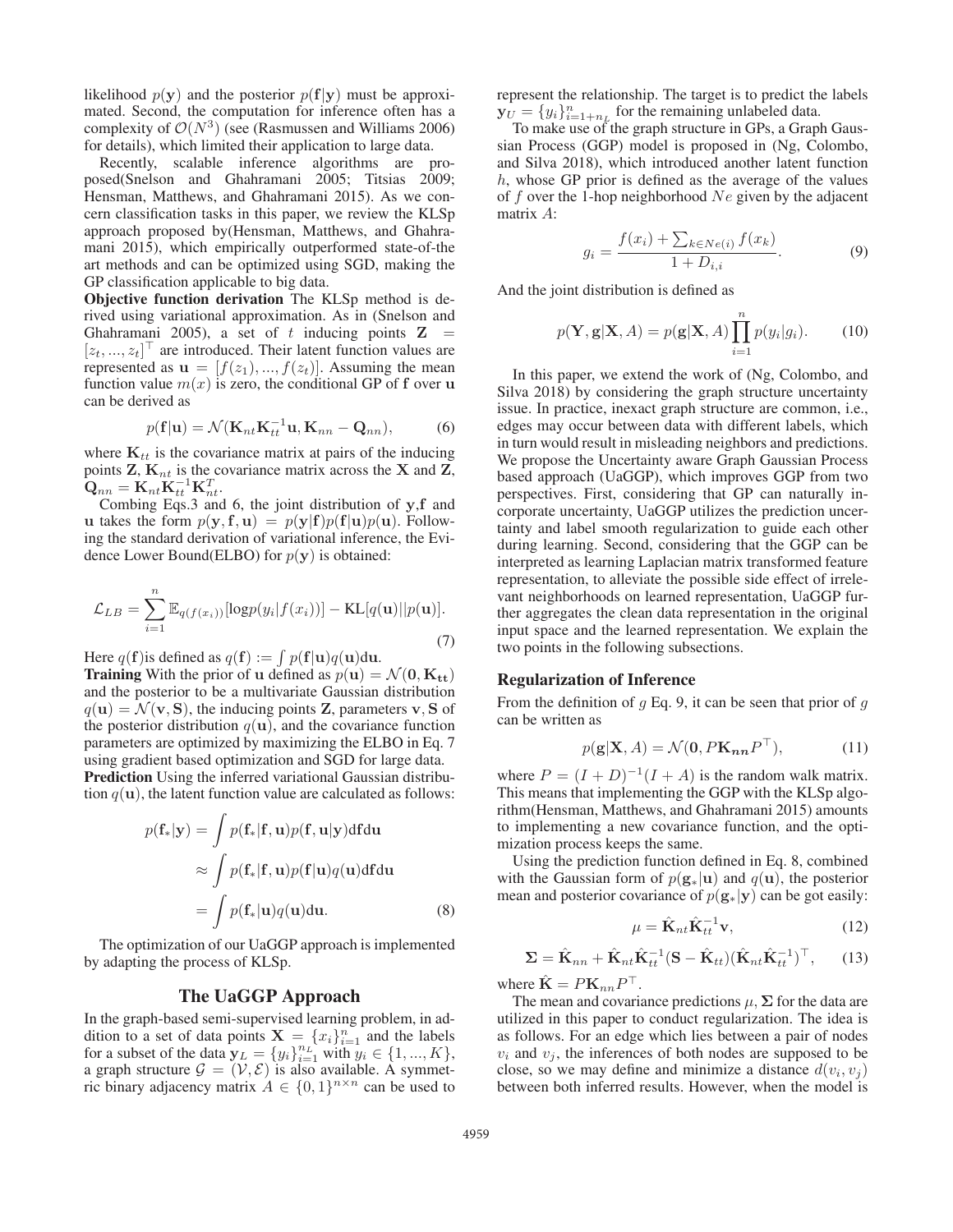Graph  
\n
$$
x_{i} = \frac{x_{i} + \sum_{j \in N(i)} x_{j}}{1 + D_{i,i}} \qquad g_{i} = \frac{f_{i} + \sum_{j \in N(i)} f_{j}}{1 + D_{i,i}} \qquad g_{i} = \frac{f_{i} + \sum_{j \in N(i)} f_{j}}{1 + D_{i,i}} \qquad g_{i} = \frac{\sum_{(u,v) \in \mathcal{E}} d_{M}(g_{u}, g_{v})}{B(y_{i} | \pi(g_{i}))} \qquad y
$$

Figure 1: The sketch of the UaGGP: feature aggregation are conducted in both the input sapce and the Hilbert space. The label smooth regularization is applied to model predictions.



Figure 2: Feature Aggretation: One node can be represented by itself and its neighbour nodes, different methods have different aggreation weights.

not confident in the inference of  $v_i$  or  $v_j$  or both of them, the distance  $d(v_i, v_j)$  should not be tight.

Following (Orbach and Crammer 2012; Vashishth et al. 2019), we take the symmetric Mahalanobis distance as the measure. Let  $\mu_i$ ,  $\mu_j$  denote the latent function mean vector of nodes  $v_i$  and  $v_j$  respectively, diagonal matrices  $\Sigma_i$  and  $\Sigma_j$ denote the uncertainty of  $v_i$  and  $v_j$  respectively, where  $\mu_i \in$  $\mathbb{R}^K$  and  $\Sigma \in \mathbb{R}^{K \times K}$ . That is,  $(\Sigma_i)_{kk}$  denotes the variance of  $\mu_{i,k}$ , which represents the score that node  $v_i$  belongs to label  $k$ . The distance between them would be expressed as

$$
d(v_i, v_j) = (\mu_i - \mu_j)^{\top} (\Sigma_i^{-1} + \Sigma_v^{-1}) (\mu_i - \mu_j). \tag{14}
$$

One important property of the distance  $d(v_i, v_j)$  is that if at least one of the two diagonal matrices has large eigenvalue, the constraint that expect  $\mu_i$  and  $\mu_j$  to be close will be relaxed. For any pair of nodes, if an edge exists between them, we enforce the GP inferences of them to be close, so the regularization term would be written as

$$
\mathcal{L}_{LS} = \sum_{(i,j)\in\mathcal{E}} (\mu_i - \mu_j)^{\top} (\Sigma_i^{-1} + \Sigma_v^{-1}) (\mu_i - \mu_j)
$$
 (15)

The objective learning function is defined as the sum of the ELBO in Eq. 7 and the label smooth regularization in Eq. 15, as follows:

$$
\mathcal{L} = -\mathcal{L}_{LB} + \lambda \mathcal{L}_{LS} \tag{16}
$$

## Feature Aggregation

In Eq. 11, the kernel matrix  $\mathbf{K}_{nn}$  can be written as  $\mathbf{K}_{nn}$  =  $\Phi_n \Phi_n^{\dagger}$ , where  $\Phi$  denotes the feature map corresponding to the covariance function. Thus the GGP can be interpreted as aggregating nodes feature in the learned Hilbert space.

Considering that the learned node representation in the Hilbert space might be badly affected by the uncertainty in the graph structure and prediction degeneration, we proposed to also conduct aggregation of node features in the original reliable input space.

GCN(Kipf and Welling 2017) has suggested several ways to aggregate nodes feature considering graph neighborhood:

$$
\hat{\mathbf{X}} = \begin{cases}\nA\mathbf{X} \\
(A+I)\mathbf{X} \\
(I+D)^{-1}(I+A)\mathbf{X} \\
(I+D^{-1/2}AD^{-1/2})\mathbf{X} \\
D^{-1/2}AD^{-1/2}\mathbf{X} \\
\tilde{D}^{-1/2}\tilde{A}\tilde{D}^{-1/2}\mathbf{X}\n\end{cases}
$$

Here  $D$  denotes the diagonal degree matrix of the graph,  $\tilde{A} = A + I$ ,  $\tilde{D}$  is the degree matrix of  $\tilde{A}$ . As Figure 2 shows, various GCN methods aggregate feature by using different weights  $W_{ij}$  definition. In GCN(Kipf and Welling 2017), the renormalization trick gained best performance. In our work, for fair comparison with (Ng, Colombo, and Silva 2018), we take a weighted average of features and exploit the simple implementation  $\hat{\mathbf{X}} = (I + D)^{-1}(I + A)\mathbf{X}$ . This is similar as  $q_i$ , the new normalized representation  $\hat{x}_i$  for each node is constructed utilizing the one-hop neighborhoods:

$$
\hat{x}_i = \frac{x_i + \sum_{k \in Ne(i)} x_k}{1 + D_i}.
$$
\n(17)

In UaGGP, the new data representations  $\{\hat{x}_i\}$  are used as inputs for the learning model.

The sketch of UaGGP is shown in Figure 1, where the feature aggregation are conducted both in the original input space and the learned Hilbert space, and the soft label smooth regularization term is applied.

#### **Optimization**

The optimization of UaGGP can be easily implemented using the scalable variational inference algorithm of KLSp(Hensman, Matthews, and Ghahramani 2015). The variational parameters **Z**, **v**, **S** and covariance function parameters are jointly optimized by gradient based method.

#### Time Complexity

The computational complexity of UaGGP composes of three parts: 1) computing the regularization term  $\mathcal{L}_{LS}$  in Eq. 15, which incurs  $\mathcal{O}(|\mathcal{E}|)$ ; 2) computing the new representations  $\{\hat{x}_i\}$  in Eq. 17, which incurs  $\mathcal{O}(nD_{max})$  with  $D_{max}$  representing the maximum node degree; 3) the gradient based variational inference algorithm, which is  $\mathcal{O}(n_L t^2)$  (Ng,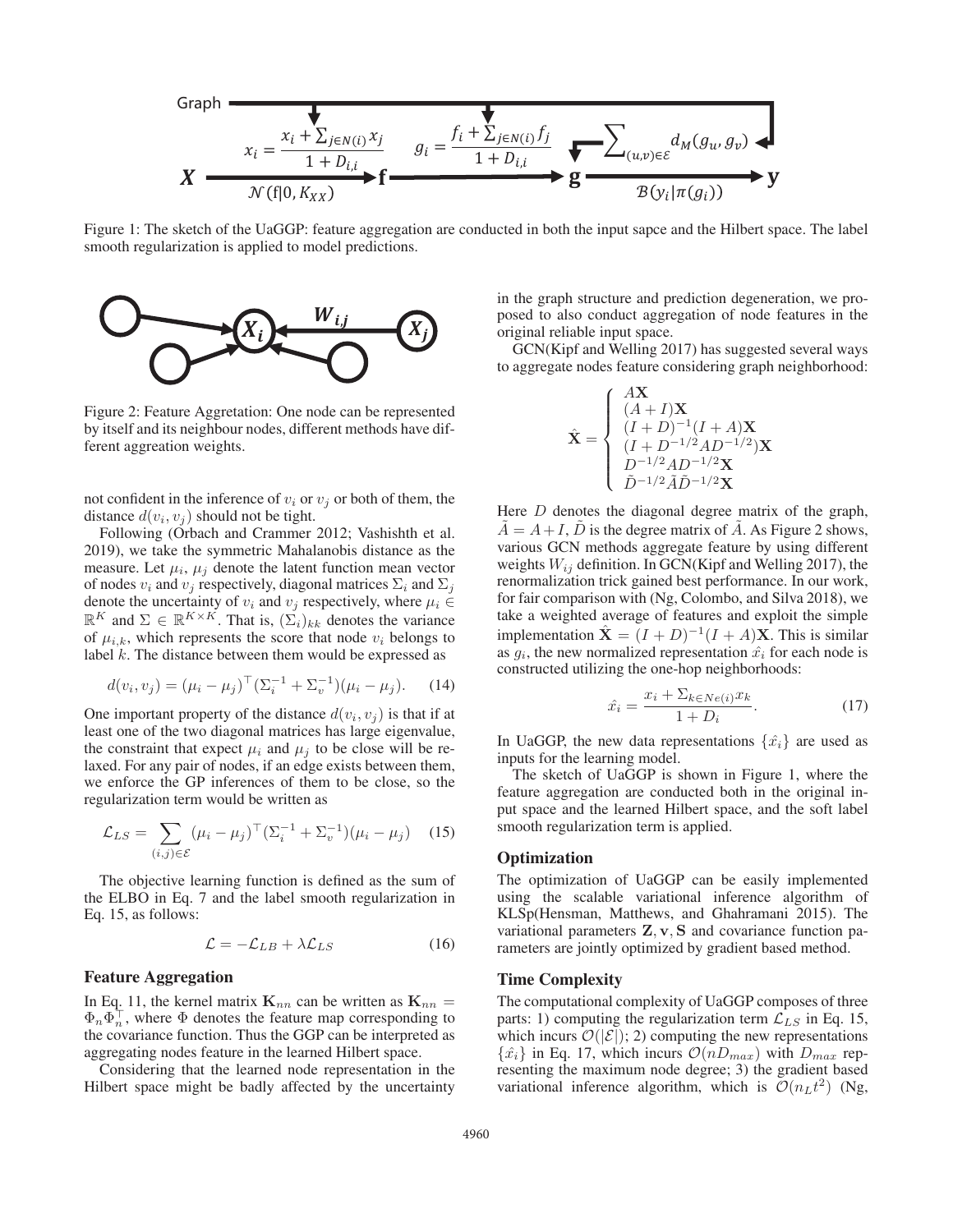Table 1: Statistics of the datasets used in experiments for the classification task.

|                   | Type                  | Nodes |       |       |              |       | Edges Features Classes Label Rate Label Mismatch Test Nodes |      |
|-------------------|-----------------------|-------|-------|-------|--------------|-------|-------------------------------------------------------------|------|
| Cora              | <b>Citation</b>       | 2708  | 5429  | 1433. |              | 0.052 | 0.002                                                       | 1000 |
| Citeseer Citation |                       | 3327  | 4732  | 3703. | <sub>6</sub> | 0.036 | 0.003                                                       | 1000 |
|                   | Pubmed Citation 19717 |       | 44338 | 500   |              | 0.003 | (0.0)                                                       | 1000 |

Table 2: Performance of methods on benchmark datasets. Results for baselines are taken from (Liao et al. 2018; Vashishth et al. 2019; Kipf and Welling 2017; Ng, Colombo, and Silva 2018).

| Method                                         | Cora     | Citeseer | Pubmed   |
|------------------------------------------------|----------|----------|----------|
| LP(Zhu, Ghahramani, and Lafferty 2003)         | 68.0%    | 45.3%    | 63.0%    |
| ManiReg(Belkin, Niyogi, and Sindhwani 2006)    | 59.5%    | $60.1\%$ | $70.7\%$ |
| SemiEmb(Weston, Ratle, and Collobert 2008)     | 59.6%    | 59.0%    | $71.1\%$ |
| DeepWalk(Perozzi, AI-Rfou, and Skiena 2014)    | 67.2%    | $43.2\%$ | 65.3%    |
| Planetoid(Yang, Cohen, and Salakhutdinow 2016) | $75.7\%$ | 64.7%    | $77.2\%$ |
| GCN(Kipf and Welling 2017)                     | 81.5%    | 70.3%    | $79.0\%$ |
| GGP(Ng, Colombo, and Silva 2018)               | 80.9%    | 69.7%    | $77.1\%$ |
| <b>UaGGP</b>                                   | $82.7\%$ | $70.7\%$ | 76.7%    |

Colombo, and Silva 2018). In practice, the first and second computation terms are small because the graphs are typically sparse.

When implementing the variational inference algorithm, we choose the number of inducing points  $t$  as the number of labeled data  $n<sub>L</sub>$ , which is small compared to the total number of examples. In fact, for large data, the algorithm can be easily conducted in parallel or in a stochastic manner by randomly selecting mini-batches of the data.

## Experiments

# Datasets and Baselines

We follow the exact experimental setup in (Ng, Colombo, and Silva 2018; Kipf and Welling 2017; Vashishth et al. 2019), where GCN and GPP are known to perform well. Described in Table 1, the three benchmark datasets are citation networks. Each node denotes a document represented by sparse bag-of-words features, each edge denotes the citation connection between two documents. The label of each document represents one topic. In Table 1, Label Rate denotes the percentage of labeled data, Label Mismatch denotes the proportion of edges that lie between different labels among the labeled data.

For fair comparison with (Ng, Colombo, and Silva 2018), we also use the 3rd degree polynomial kernel function for the covariance, and the joint gradient based optimization of variational parameters and model parameters are optimized using ADAM(Kingma and Ba 2015). The value of parameter λ is set to 0.001 for *Cora* and *Citeseer*, for *Pubmed*,  $\lambda$ =0.0001. All experiments are repeated for 10 times and the mean values are recorded.

We compare against several baselines including traditional methods, the well performed GCN(Kipf and Welling 2017) and GGP(Ng, Colombo, and Silva 2018).

• LP(Zhu, Ghahramani, and Lafferty 2003) defined a Gaus-

sian random field model which propagates a node label to its neighbors by graph weights.

- ManiReg(Belkin, Niyogi, and Sindhwani 2006) built on a framework based a data-dependent regularization which exploits the geometry of the marginal distribution.
- SemiEmb(Weston, Ratle, and Collobert 2008) combined deep architectures with semi-supervised learning embedding to improve the unsupervised method.
- DeepWalk (Perozzi, AI-Rfou, and Skiena 2014) learned the latent representations of nodes by using local information obtained from truncated random walks.
- Palnetoid(Yang, Cohen, and Salakhutdinow 2016) learned an embedding for each node by jointly predicting the class label and the neighborhood context in the graph.
- GCN(Kipf and Welling 2017) presented one approach based on convolutional neural networks with outstanding performance.
- GGP(Ng, Colombo, and Silva 2018) is a Gaussian process based model which incorporates the graph neighborhoods into the GP prior.

## Comparison Results

The classification accuracy results of all methods for the three datasets are shown in Table 2. Due to the same experimental setup, results for the baselines are taken from (Liao et al. 2018; Vashishth et al. 2019; Kipf and Welling 2017; Ng, Colombo, and Silva 2018). As shown in Table 2, UaGPP consistently outperforms the baselines on *Cora* and *Citeseer*. Note that the original GGP is marginally worse than GCN, which uses additional 500 labeled data for early stopping. In the original GGP paper(Ng, Colombo, and Silva 2018), the authors also conducted one comparison 'GGP-X' which used the additional labels for training and obtained much better performance. Using only the training labels,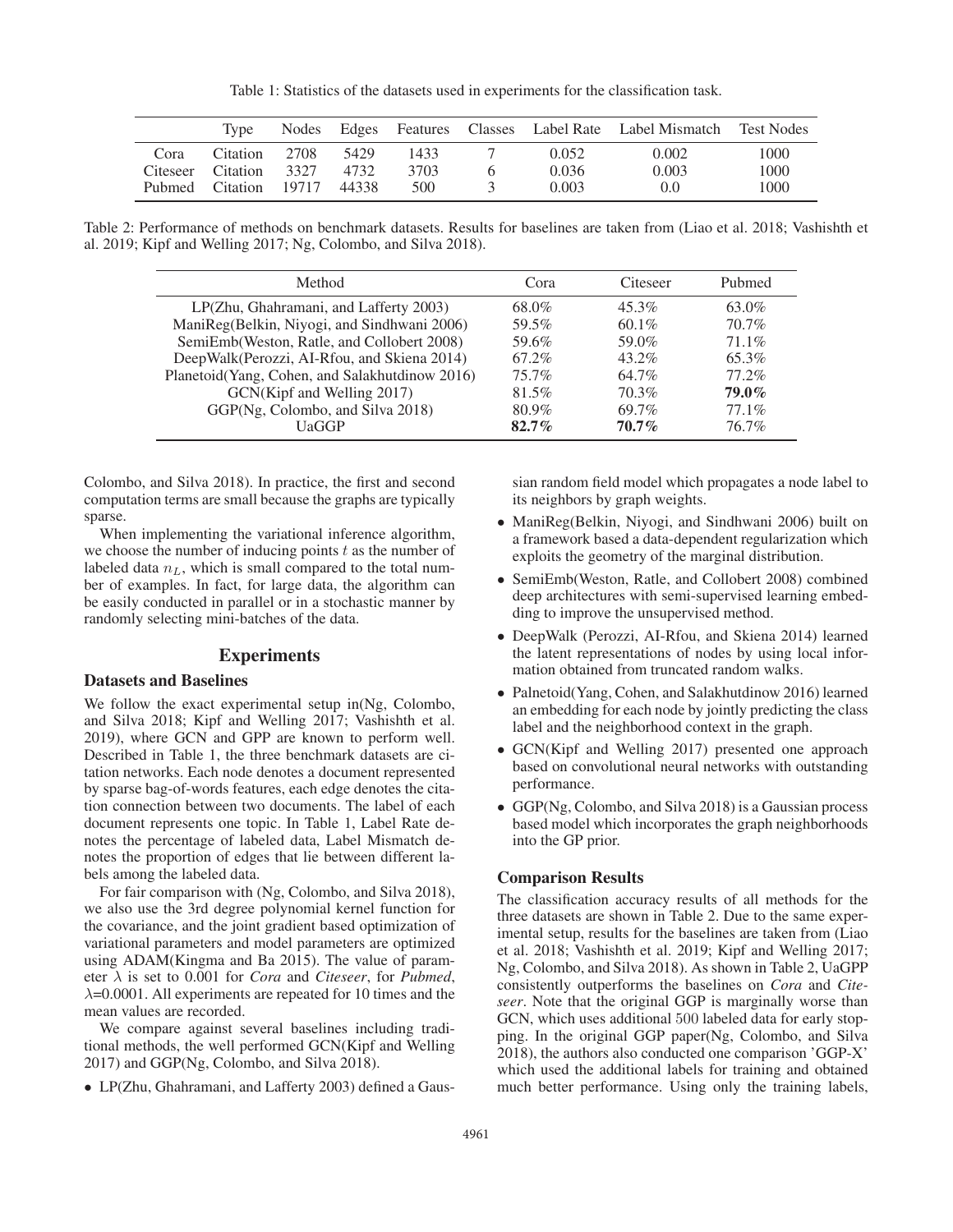

Figure 3: Time cost per 100 iterations varies with different number of labeled nodes for three datasets.



Figure 4: Performance variation over different number of labeled nodes. For GGP and UaGPP, the results not shown for  $n_L = 50$ on *Cora* are  $47.2 \pm 0.44$  vs  $51.0 \pm 0.34$ , results for  $n_L = 50$  on *Citeseer* are  $45.8 \pm 2.26$  vs  $32.8 \pm 1.61$ .



Figure 5: Performance variation over different  $\lambda$  from  $1e^{-1}$  to  $1e^{-5}$ . The red dotted line indicates the results of GGP(Ng, Colombo, and Silva 2018).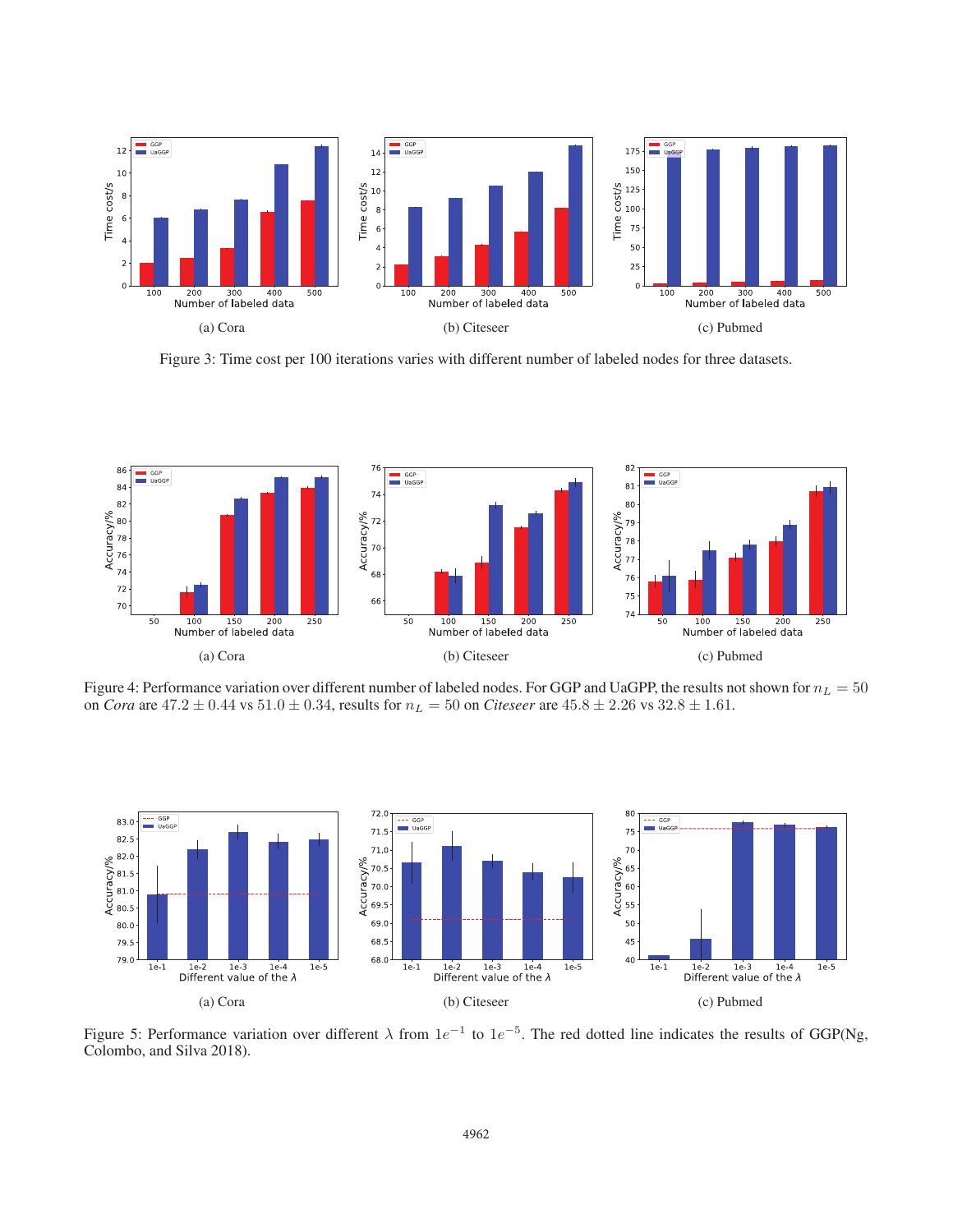Table 3: Feature aggregation ablation study on GGP(Ng, Colombo, and Silva 2018) and UaGGP with three different aggregation manners: aggregation in the Hilbert space, the Euclidean space and in both spaces.

| Space          | Dataset  | GGP      | <b>UaGGP</b> |
|----------------|----------|----------|--------------|
| <b>Hilbert</b> |          | 80.9%    | 82.3%        |
| Euclidean      | Cora     | 81.6%    | 82.4%        |
| $Hi + Eu$      |          | 82.8%    | 82.7%        |
| <b>Hilbert</b> |          | 69.7%    | 70.1%        |
| Euclidean      | Citeseer | 69.1%    | 70.2%        |
| $Hi+Eu$        |          | $70.7\%$ | $70.7\%$     |
| Hilbert        |          | 75.8%    | $76.5\%$     |
| Euclidean      | Pubmed   | 77.2%    | 77.4%        |
| $Hi + Eu$      |          | 77.0%    | 77.5%        |
|                |          |          |              |

UaGPP beats GCN, which implies that our UaGPP makes better use of the data.

On *Pubmed*, UaGPP is marginally degenerated but competitive with GGP. We guess that this may be due to that *Pubmed* has very few labeled data, in which case the label smooth regularization term  $\mathcal{L}_{LS}$  in Eq. 15 would not be helpful. Too few labels may even have side effects on  $\mathcal{L}_{LS}$ . In the next subsection, we explore the effect of label size and regularization strength on the learning performance.

We also examine the efficiency of the compared methods. We vary the number of nodes in [100, 200, 300, 400, 500], and the results are shown in Figure 3.

Figure 3 shows how the time cost changes with the increase of labeled data size. It can be observed that the time cost of UaGGP is higher than GGP on the *Cora* and *Citeseer*. Especially UaGGP consumes much more time on the *Pubmed* dataset. Because the *Pubmed* contains much more nodes and edges, and all data points are need to be inferred by GP in each iteration and the symmetric Mahalanobis distance is calculated for each edge in the graph. So a large portion of time is consumed for the label smooth term. Note that the proposed approach can be easily implemented in parallel. The time cost may be significantly reduced with parallel implementation.

# Performance Study with Varying  $n<sub>L</sub>$  and  $\lambda$

In this subsection, we explore the performance of UaGGP in settings with different number of labeled data and different strength of the regularization term  $\mathcal{L}_{LS}$ . We test the number of labeled data  $n<sub>L</sub>$  in range of [50, 100, 150, 200, 250], and set the value of  $\lambda$  as 0.0001 for  $n_L = 50$  and 0.001 for other cases. We also report the performance of GGP for comparison.

The results with varying label size are shown in Figure 4. It can be observed that the proposed UaGGP approach consistently outperforms GGP with different number of labeled examples in most cases. A special case is on *Citeseer* when only 100 labeled examples are available, GGP achieves a slightly better performance than UaGGP. These results validate that the regularization term plays a positive role as long as labels are not too few.

Next, we vary the value of the parameter  $\lambda$  in the set  $[10^{-1}, 10^{-2}, 10^{-3}, 10^{-4}, 10^{-5}]$  to study the effect of the strength of regularization  $\mathcal{L}_{LS}$ . The number of labeled data  $n<sub>L</sub>$  for *Cora* and *Citeseer* is the same as in Table 1. For *Pubmed*,  $n_L = 100$  labels are used to ensure enough labels. The results are shown in Figure 5. It can be seen that the regularization term helps in most cases. On one hand, too large  $\lambda$ , e.g.,  $\lambda > 1e - 1$  on *Cora* and  $\lambda > 1e - 3$  on *Pubmed*, could enforces too strong regularization and results in performance collapse. On the other hand, So the strength of the regularization should be properly determined. too small  $\lambda$ could reduces the UaGGP to GGP and the results would not collapse but may get a little worse.

## Feature Aggregation Study

As mentioned before, we can view the GGP method as conducting feature aggregation in the Hilbert space. The proposed UaGGP extends GGP by conducting feature aggregation in both the original input Euclidean space and the Hilbert space. In this section, we conduct ablation studies on the different aggregation manners. Respectively aggregating features in the original input Euclidean space, the Hilbert space and both spaces for GGP and UaGGP. The results are shown in Table 3.

Note that similar settings in previous section are used. Specifically,  $n_L = 100$  labeled examples are used for *Pubmed* to ensure enough labels. Thus on *Pubmed*, the results for GGP in the Hilbert space and UaGGP in the Hi+Eu space are different from that in Table 2.

It can be seen from Table 3 that for both GGP and UaGGP, conducting aggregation in both spaces performs consistently better. Note that we aggregate features for one node with its one-hop neighbours. While in GCN(Kipf and Welling 2017), stacking multiple layers can take into account multihop neighbours. The UaGGP can also aggregate farther nodes by random-walk matrix like the LP(Zhu, Ghahramani, and Lafferty 2003), or deep Gaussian Processes(Salimbeni and Deisenroth 2017) as described in (Ng, Colombo, and Silva 2018).

## **Conclusion**

In this paper, we propose a Gaussian Process based approach UaGGP for semi-supervised classification with graph structures. In UaGGP, the structural information of the graph is utilized in the feature aggregation and graph Laplacian regularization. By making use of the uncertainty of the Gaussian Processes model, we propose the graph Laplacian regularization based on the GP inferences and the symmetric Mahalanobis distance to deal with the structure uncertainty issues. Experimental comparison with multiple state-of-theart methods on multiple benchmark datasets validated the effectiveness of the proposed approach. In the future, we plan to test the approach on more large datasets with a parallel implementation. Also it would be an interesting problem to extend the approach to more complicated tasks, such as when the examples are assigned with multiple labels or noisy labels.